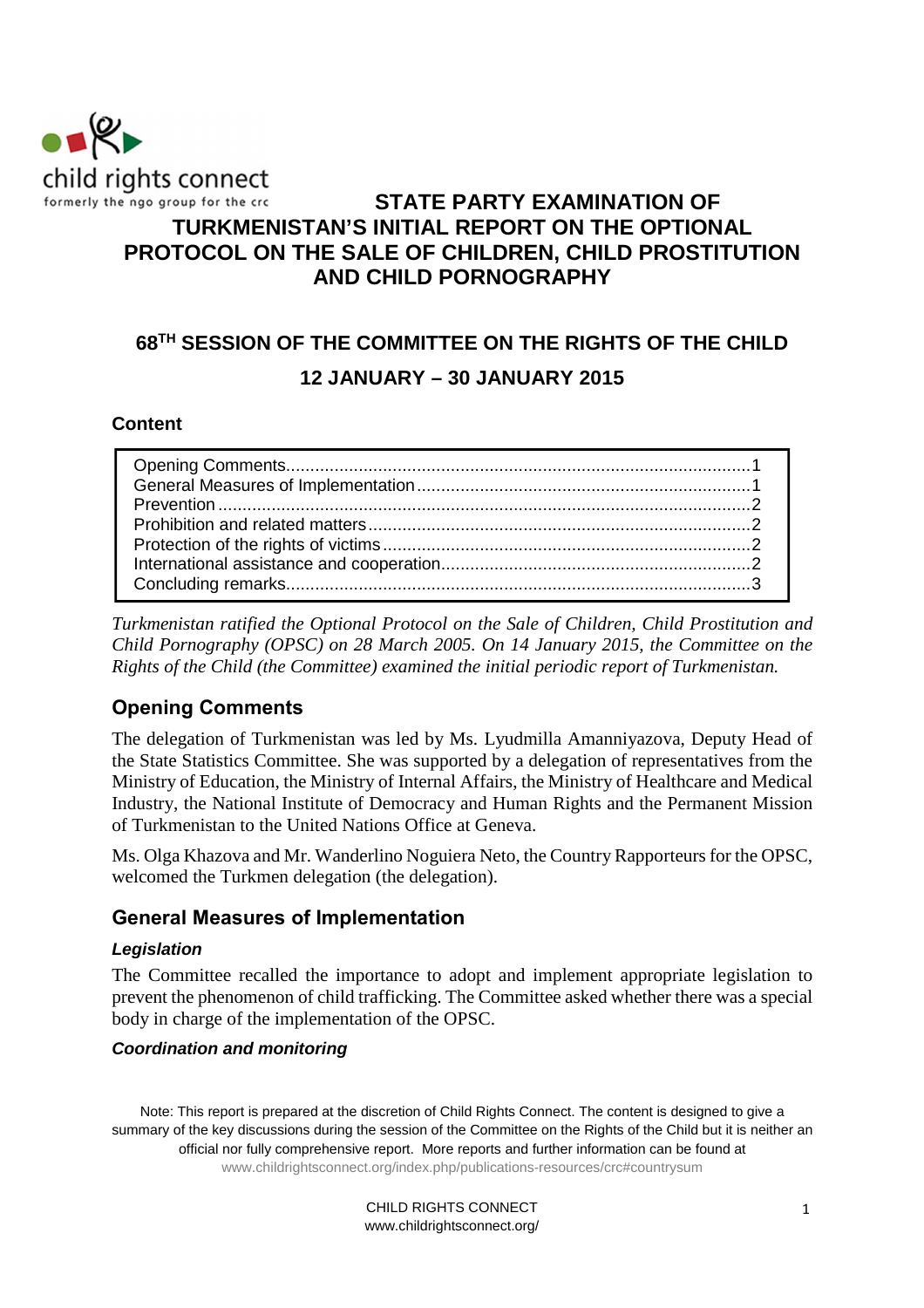The Committee asked whether there was a specific governmental body in charge of the coordination and monitoring of the OPSC.

#### **Dissemination and training**

The delegation informed the Committee that lectures on international law, human rights and international treaties were held in relevant institutions. These lectures included planned seminars on different pertinent topics.

#### **Data collection**

The Committee encouraged the delegation to provide more detailed data in the State's next report.

### **Prevention**

The Committee asked what preventive measures were taken by the State on the issues covered by the OPSC, in particular in border regions and concerning the tourism and informal economy sectors. The delegation answered that the Ministry of Internal Affairs held lectures for all children in schools to raise awareness as a preventive tool. It further added that preventive work included the training of officials and the distribution of booklets and pamphlets in bus stations and airports.

## **Prohibition and related matters**

The Committee noted that the sale of children, child prostitution and child pornography were not specifically defined in the State party's legislation and asked about the reason why these acts were not criminalised. The delegation underlined that there were no cases of minors being victims of trafficking at the moment, but indicated that sentence for such a crime was imprisonment for duration of eight to18 years. It clarified that in cases of paedophilia there were two degrees of crime, one for cases involving children victims under the age of 14 and one for those under the age of 18. Only one case of child prostitution had been registered and no cases of child pornography had been reported in 2014.

The Committee recalled the detention of paedopornographic material was usually part of larger traffics and enquired about the monitoring of the Internet to prevent child pornography. The delegation said that a special department of the Ministry of Internal Affairs was in charge of monitoring this phenomenon. It also stated that there were no proven cases of child pornography in the State but that the offence could be punished with imprisonment up to five years.

The Committee observed that according to the Criminal Code of the State party, crimes committed on the State party's territory were brought to justice, unless otherwise provided by bilateral and international treaties.

#### **Protection of the rights of victims**

The Committee asked for information on the number of children who fell under the responsibility of each inspector appointed to monitor the issues covered by the OPAC. The delegation said that the number of inspectors was sufficient and covered an appropriate part of the country's territory.

The Committee asked whether there was any programme to protect children victims and witnesses on the issues covered by the OPSC.

## **International assistance and cooperation**